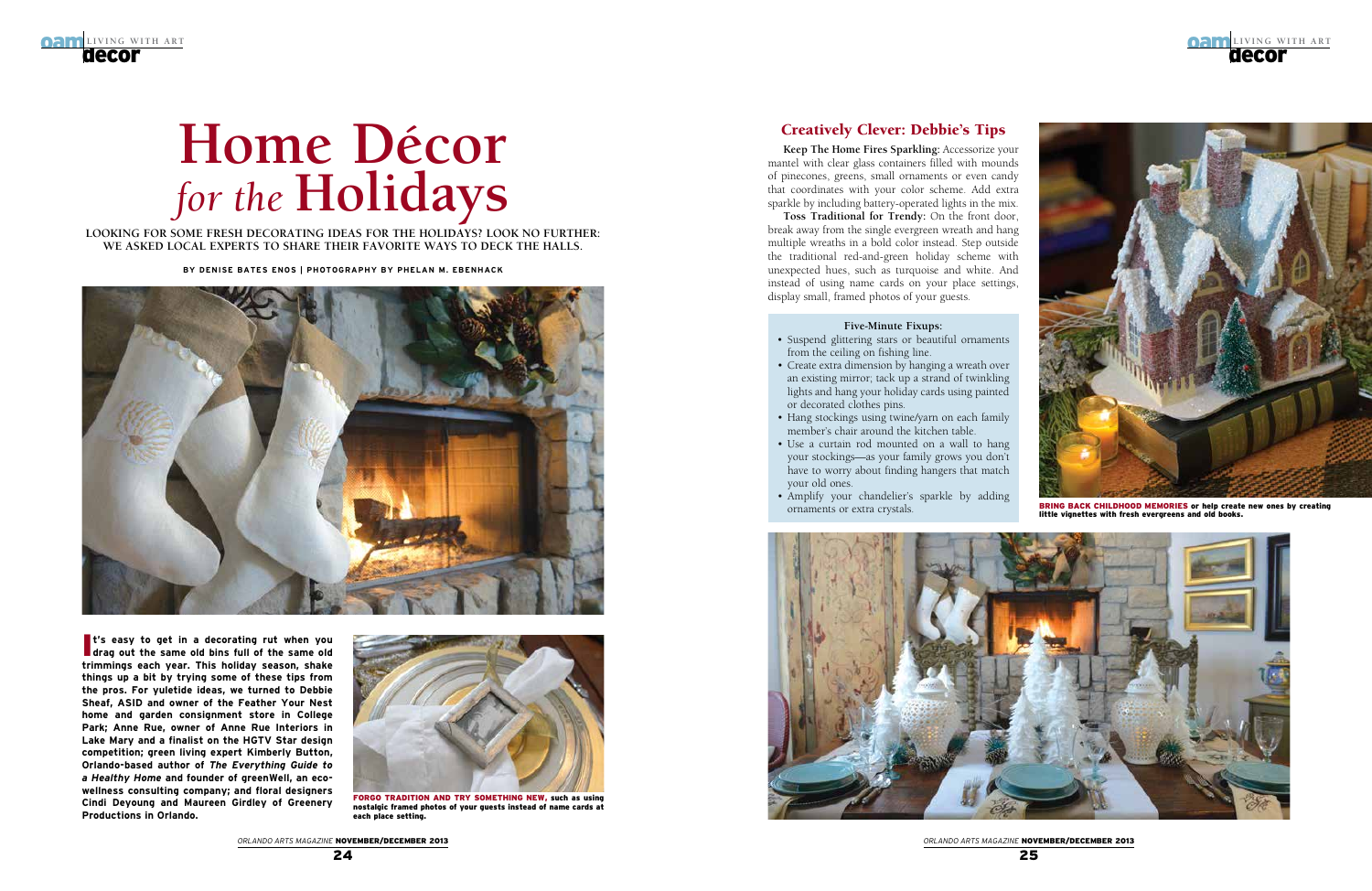

**ORLANDO ARTS MAGAZINE NOVEMBER/DECEMBER 2013** 



### An Artful Outlook: Anne's Tips

**Think Outside of the Card Box:** Display your holiday cards in an unexpected way, such as on an antique shutter. Just slip the cards into the slats, and voilà: instant arty impact.

**Heavy Mettle:** Metallics are the new "it" color. And don't be afraid to mix your metals; silver and gold work beautifully together.

**Lighten Up:** Incorporate candles in your holiday tablescape as the focal point, and toss the typical candlesticks in favor of more unusual holders, such as repurposed bottles in a variety of shapes and sizes. Dip them in paint for added interest.

**Square Off:** Instead of rounding out your décor with a circular wreath at the door, try hanging a frame by a pretty ribbon and group a number of ornaments together inside the frame for a unique and fun effect at the front door.

**Get a New Hang-Up:** You may be tempted to always hang the stockings at the mantel—don't. Instead, find a unique place in your home—along the stair rail, from the knobs of your entertainment unit, a coat rack or another unexpected place.